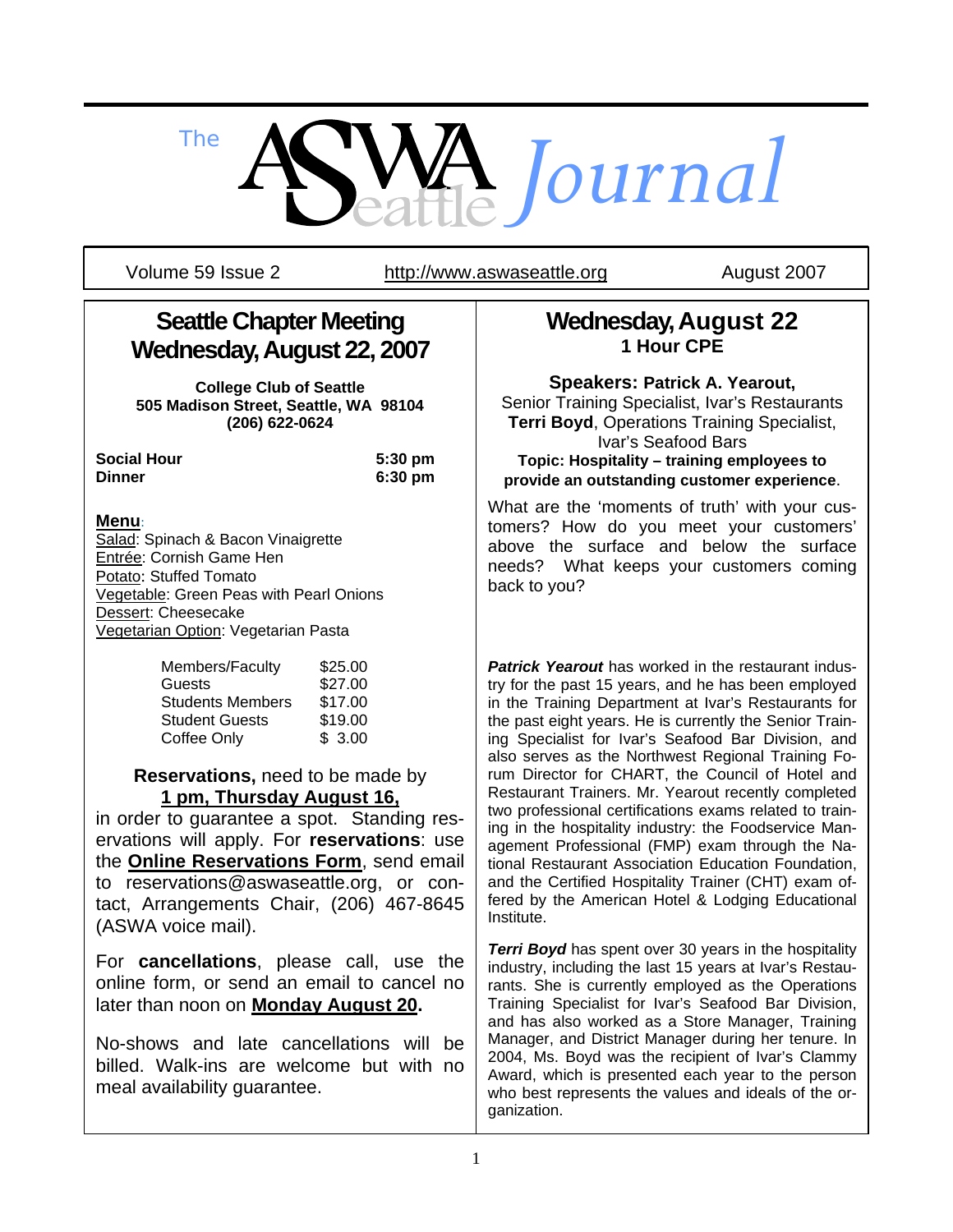

# **Presidential Awards**

As my year as President of ASWA Seattle Chapter was winding down, I reviewed our Chapter's challenges and successes. I pondered who supported our Chapter by taking our challenges and turning them into successes. Immediately, I knew that everyone who did anything, no matter how small it may have seemed, made a positive difference.

Above and beyond the seemingly ordinary, I have chosen to spotlight the extraordinary. The following three awards were bestowed upon three of our members. Each recipient received a small-engraved crystal trophy to commemorate his or her distinction.

#### *Making A Difference*

This recipient has served as Membership Chair several times and uses her gifts as an excellent recruiter. She is heartily dedicated to education and scholarships, both from the standpoint of work as well as ASWA. She has been on the Scholarship Policy and Procedures Committee for two terms and has been involved with the Scholarship Dessert Auction since it's inception in 1994. Thank you, **Patricia Angell**!

#### *Attitude Is Everything*

This recipient is a relatively new member. She is infectiously cheerful and always on the ball. She can be counted on to promptly follow up and follow through on every detail on her task list (and no detail escapes her). She is the "hostess with the mostest." She has a welcoming smile and enjoys her position so much that she has agreed to stay on in her capacity as Arrangements Chair. Thank you, **Adrienne Lowber**!

#### *Member Of The Year*

This recipient is a volunteer with a capital V! She creatively seeks out ways to help and tirelessly sees ideas through to completion. She is an organizer and reliable disseminator of information. She is prompt, timely, and always wears a smile. She drafted our records retention policy, organized our record purging party, and made signup sheets for greeters and sponsors. Thank you, **Kristin Holland**!

Heartfelt congratulations to Patricia, Adrienne, and Kristin! And to all of us, congratulations on a year of many successes, which includes the following:

- \* Held two planning meetings
- \* Developed a written Mentor Program that will be implemented this fiscal year
- \* Recognized and celebrated our 65<sup>th</sup> Anniversary
- \* Approved an EFWA Scholarship
- \* Raised \$16,400 at our 13th Annual Scholarship Dessert Auction
- \* Awarded 6 scholarships totaling \$26,320
- \* Achieved National's "9 in 9" new member recruitment goal
- \* Volunteered for our community

Again, thank you. We are an awesome group of women!

**Jana Helmuth Immediate Past President**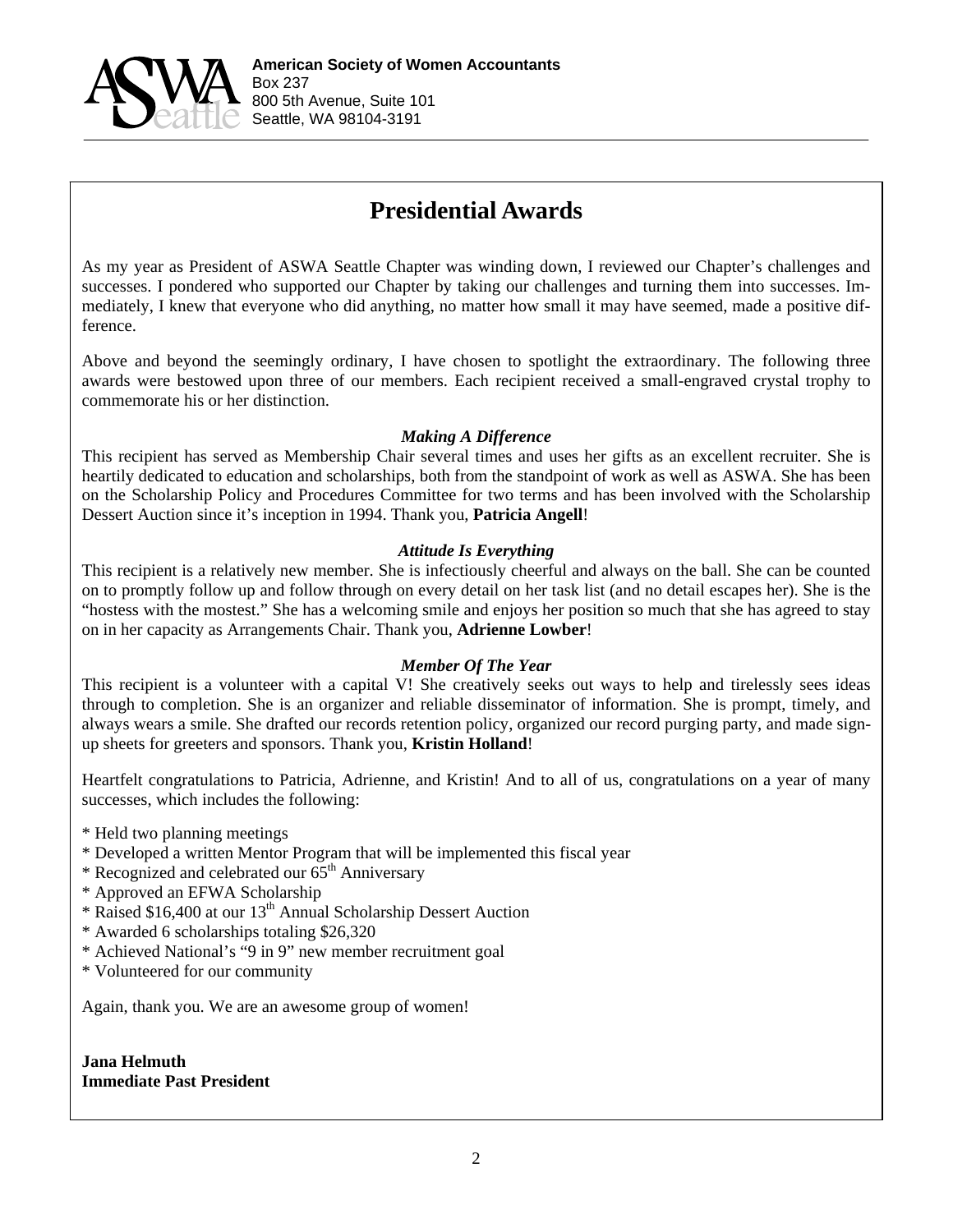

## **Announcements**

**\* \* \* \* \* \* \* \* \* \* \* \* \* \* \* \* \* \* \* \* \* \* \* \* \* \* \* \* \* \* \* \* \* \* \* \* \* \* \* \* \* \* \* \* \* \* \* \* Planning/Board meeting** 

**September 12th**, Southwest Plumbing, 6:00pm. Come help us make plans for the coming year. **\* \* \* \* \* \* \* \* \* \* \* \* \* \* \* \* \* \* \* \* \* \* \* \* \* \* \* \* \* \* \* \* \* \* \* \* \* \* \* \* \* \* \* \* \* \* \***

### **Controllers' Seminar**

For Accounting, HR Professionals and Business Owners - Sponsored by the North Cascades Chapter of ASWA - **Friday, September 28th, 8:00 a.m. – 4:40 p.m**. - Fairhaven Library, Fireplace Room, 1117 - 12th St, Bellingham, WA - Lunch at The Black Cat (included).

**Topics:** Emergency Preparednes: Business Continuity Management; Forensic Accounting & Financial Investigation; *New* July 2007 Washington State Legislation/Streamlining Sales Tax; Employment Law: The latest trends in legal issues for employees and employers.

**Registration:** \$150 for members, \$175 for non-members - **CPE:** 8 CPE Credits

**Register**: Mail check payable to: ASWA, c/o Marci Hanson, PO Box 4199, Bellingham, WA 98227 email: Name, Job Title, Company, Address, and Phone Number to Reservations@ASWA115.org.

**\* \* \* \* \* \* \* \* \* \* \* \* \* \* \* \* \* \* \* \* \* \* \* \* \* \* \* \* \* \* \* \* \* \* \* \* \* \* \* \* \* \* \* \* \* \* \***

#### **2007 Joint National Conference**

Whatever you do, DON'T tell your boss about hanging out at world-class attractions, bidding on great prizes at auctions, the wine and cheese event where you can mingle with your many friends from across the country, or celebrating New Year's Eve every night at "Pleasure Island." DON'T tell her about the opportunity to mingle with representatives from many different companies, and an opportunity to have your resume reviewed and updated. DO tell her about the high quality CPE (24 hours), the opportunity to hear nationally recognized speaker Cynthia Cooper, the networking and possible recruitment opportunities for your company, and the impact of a conference like this on your leadership skills. DO tell her what a bargain it still is compared with many other professional conferences offering this level of CPE. And if you ARE the boss, congratulate yourself on making a great decision to attend the JNC from **October 25 – 27** this year at **Disney's Coronado Springs Resort** in Orlando Florida. (Online registration available August 1.) It'll be an investment that keeps on rewarding you. My boss INSISTS that I go every year! - *Monika Miles, ASWA National Treasurer and JNC Chair (and Boss of Me!)* **monika@labhartmiles.com**

**\* \* \* \* \* \* \* \* \* \* \* \* \* \* \* \* \* \* \* \* \* \* \* \* \* \* \* \* \* \* \* \* \* \* \* \* \* \* \* \* \* \* \* \* \* \* \*** 

#### **Women For Hire Career Expos**

Women For Hire offers signature career expos, inspiring speeches and seminars, a popular careerfocused magazine, customized marketing programs, and an online job board that help leading employers connect with top-notch professional women in all fields. Check out their fall schedule of upcoming career expos, **www.womenforhire.com**.

**\* \* \* \* \* \* \* \* \* \* \* \* \* \* \* \* \* \* \* \* \* \* \* \* \* \* \* \* \* \* \* \* \* \* \* \* \* \* \* \* \* \* \* \* \* \*** 

#### **Fall Tax Seminar – December 7**

Eight hours of tax-related CPE. Confirmed topics include: Working with clients who have Diminished Capacity Issues; Investment Funds, Accounts and Advisory Fees; Tax Planning for Non-Married Couples; Charitable Tax-Exempt Trust Strategies for Smaller Estates; Electronic Back-up and Storage of Financial Data; Tax Treatment of Bonds - market discount and OID. Contact Ruth Callard, **ruth@callardcpa.com**,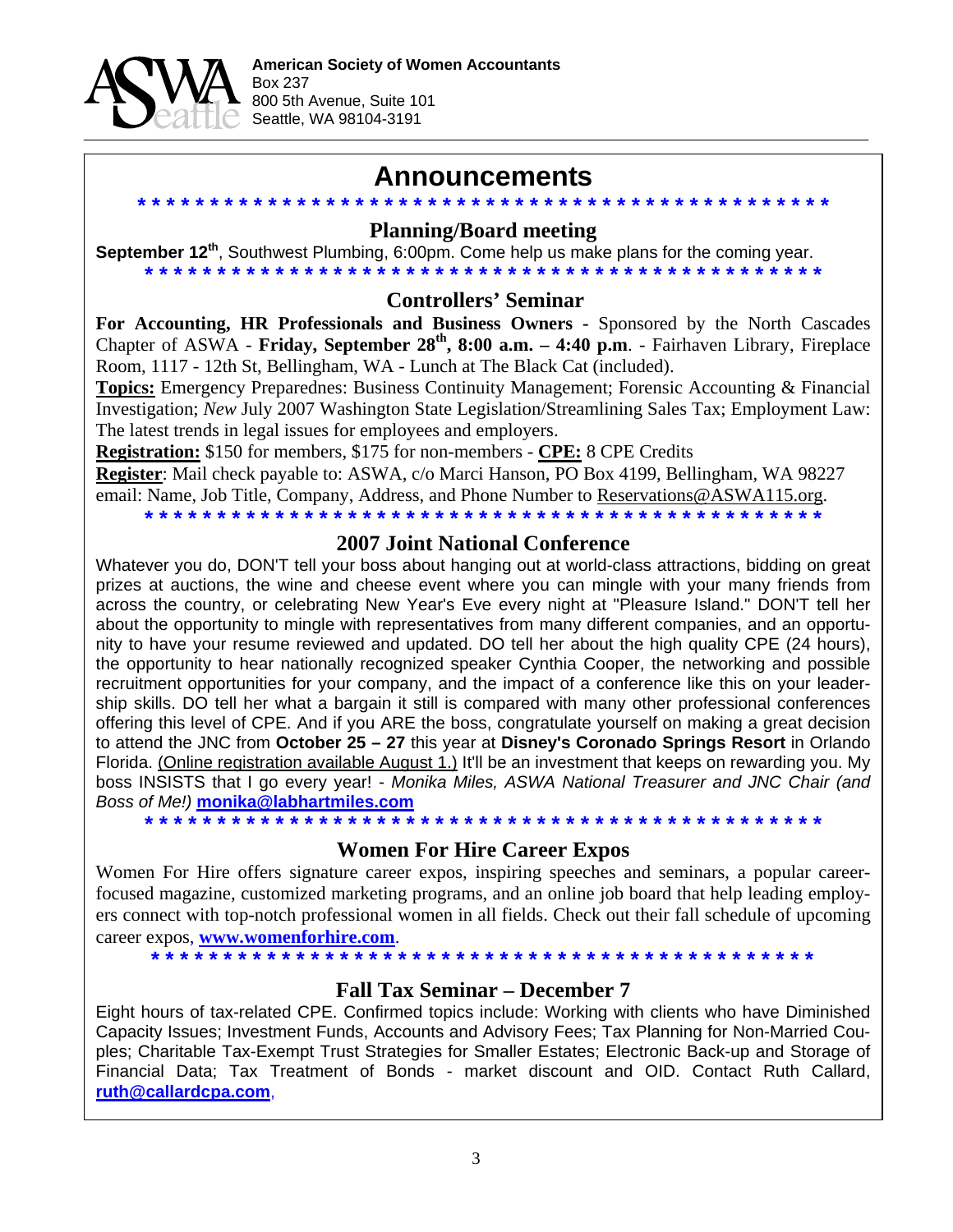

# **Top Deciding Factors for Job Candidates**

by Ilga Paskovskis (**ilga.paskovskis@rhi.com**)

What do accounting and finance job candidates value most in a new position? According to a recent Robert Half International survey of chief financial officers (CFOs), it's salary, company stability and an appealing workplace culture. CFOs polled were asked to cite the most important considerations for candidates when evaluating employment offers. The top answer was salary (27 percent), followed by company stability (24 percent) and work environment/corporate culture (22 percent). Reflecting these preferences, following are tips for effectively recruiting and securing stellar accounting professionals:

Showcase your salary smarts. Investigate current compensation standards and trends to make sure the salaries you offer accounting employees are above or at least on par with competitors in your geographic area. Excellent resources include the U.S. Department of Labor's Bureau of Labor Statistics and the annual Salary Guide from Robert Half. If you're restricted by tight salary budgets, consider offering other perquisites such as performance-based bonus opportunities or extra vacation days.

Highlight your firm's solidity. Just as you look for applicants whose work history shows stability and progress, job candidates seek the same. If your organization has a longstanding reputation for success and strength, by all means highlight this when speaking to potential candidates. In addition, describe potential career paths to show that your firm is committed to the long-term growth and success of its accounting staff members. For example, did a senior financial executive get her start at the company as an entry-level payroll professional? If so, mention that inspiring fact.

Emphasize your work environment. Remember that a dynamic, team-oriented and employeefocused culture can win over candidates, too. For instance, does your organization help accountants achieve work/life balance through telecommuting options or on-site child-care facilities? Do you offer a formal mentoring program or tuition reimbursement? Are outstanding employee achievements publicly recognized? Do you invest in corporate philanthropy or give employees time to share their expertise with deserving non-profit organizations? These types of initiatives attract desirable applicants, and they can significantly aid your retention efforts.

In today's competitive hiring environment, top-notch accountants have no shortage of employment options. To stand out from the crowd, companies can appeal to candidates by spotlighting the aspects of the job candidates rate most highly.

Accountemps is the world's first and largest temporary staffing service specializing in the placement of accounting, finance and bookkeeping professionals. The company has more than 350 offices throughout North America, Europe, Australia and New Zealand, and offers online job search services at **www.accountemps.com.**